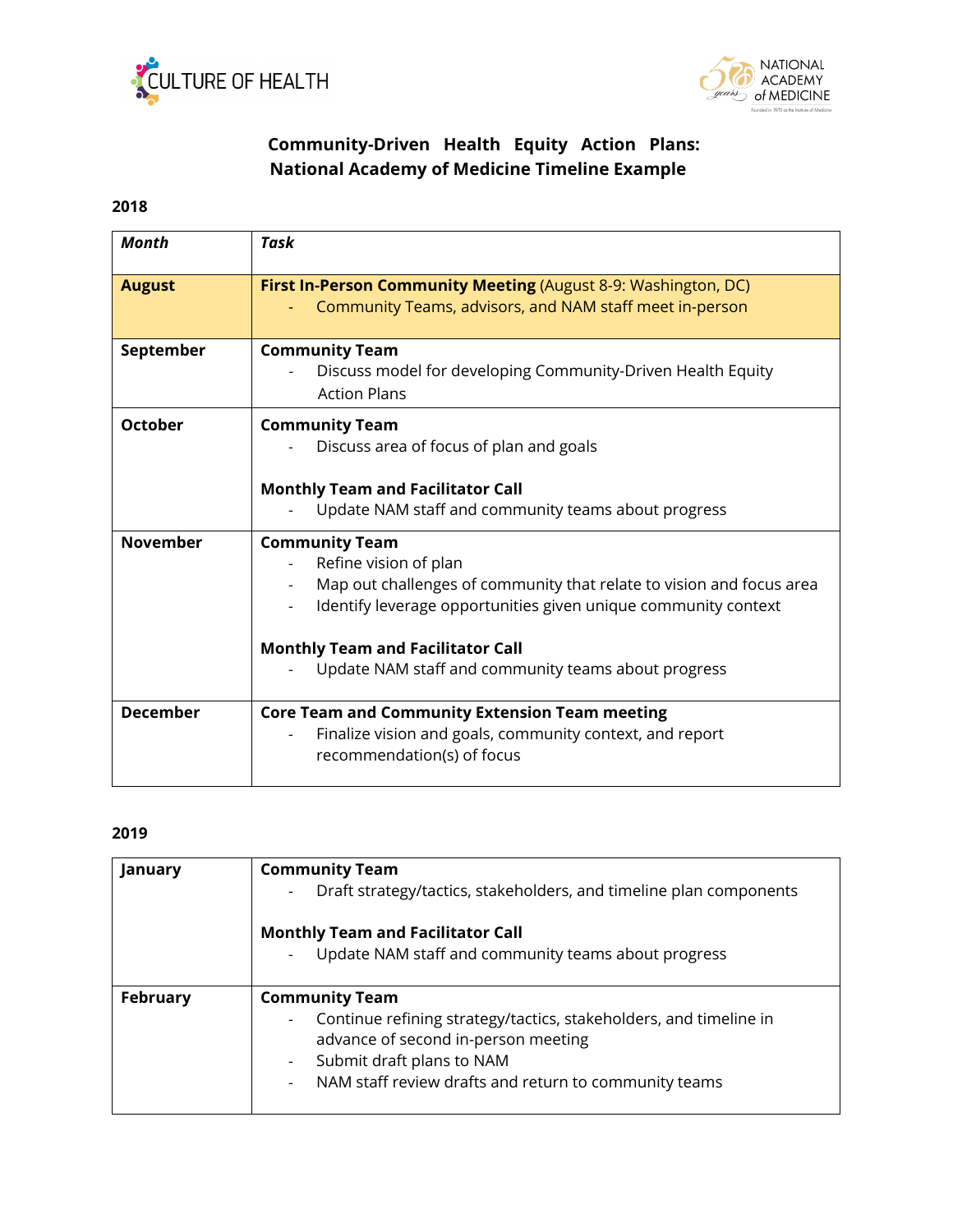|               | <b>Monthly Team and Facilitator Call</b>                                                 |
|---------------|------------------------------------------------------------------------------------------|
|               | Discuss questions for submitted draft plans                                              |
|               | Update NAM staff and community teams about progress                                      |
|               |                                                                                          |
| <b>March</b>  | Second In-Person Community Meeting (March 12-13: Washington, DC)                         |
|               | Send draft plans to advisors in advance of meeting                                       |
|               | Teams attend meeting with first draft of plan for refinement                             |
| <b>April</b>  | <b>Community Team</b>                                                                    |
|               | Update plan based on March meeting                                                       |
|               | Refine strategy/tactics, stakeholders, and timeline plan components                      |
|               | <b>Monthly Team and Facilitator Call</b>                                                 |
|               | Update NAM staff and community teams about progress                                      |
|               |                                                                                          |
| <b>May</b>    | <b>Community Team</b>                                                                    |
|               | Finalize strategy/tactics, stakeholder, and timeline plan components                     |
|               | <b>Monthly Team and Facilitator Call</b>                                                 |
|               | Update NAM staff and community teams about progress                                      |
|               |                                                                                          |
| June          | <b>Community Team</b>                                                                    |
|               | Draft sustainability plan component                                                      |
|               | <b>Monthly Team and Facilitator Call</b>                                                 |
|               | Update NAM staff and community teams about progress                                      |
|               |                                                                                          |
| July          | <b>Community Team</b>                                                                    |
|               | Refine sustainability plan component                                                     |
|               | <b>Monthly Team and Facilitator Call</b>                                                 |
|               | Update NAM staff and community teams about progress                                      |
|               |                                                                                          |
| <b>August</b> | <b>Community Team</b>                                                                    |
|               | Refine full plan for submission to NAM staff                                             |
|               | <b>Monthly Team and Facilitator Call</b>                                                 |
|               | Update NAM staff and community teams about progress                                      |
|               |                                                                                          |
| September     | <b>Community Team</b>                                                                    |
|               | Full plan draft due to NAM staff<br>NAM staff review and return plans to community teams |
|               |                                                                                          |
|               | <b>Monthly Team and Facilitator Call</b>                                                 |
|               | Discuss questions for submitted plans                                                    |
|               | Update NAM staff and community teams about progress                                      |
|               |                                                                                          |